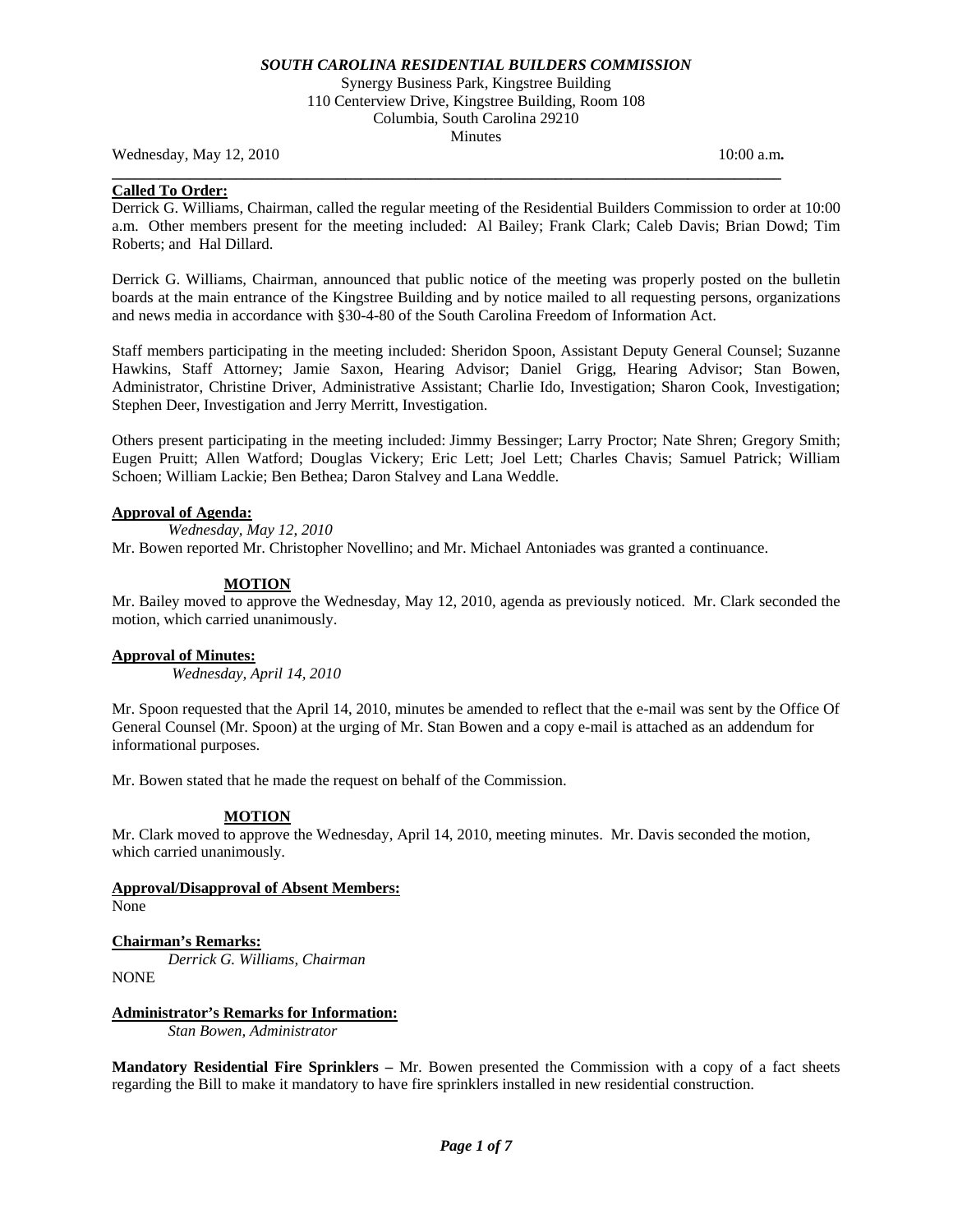Synergy Business Park, Kingstree Building 110 Centerview Drive, Kingstree Building, Room 108 Columbia, South Carolina 29210 Minutes

Wednesday, May 12, 2010 **10:00 a.m. 10:00 a.m. 10:00 a.m.** 

**South Carolina Residential Builder's Portion Pass Report –** Mr. Bowen presented the Commission with a copy of the PSI Portion Pass Report for the Residential Builders Commission.

**\_\_\_\_\_\_\_\_\_\_\_\_\_\_\_\_\_\_\_\_\_\_\_\_\_\_\_\_\_\_\_\_\_\_\_\_\_\_\_\_\_\_\_\_\_\_\_\_\_\_\_\_\_\_\_\_\_\_\_\_\_\_\_\_\_\_\_\_\_\_\_\_\_\_\_\_\_\_\_\_\_\_\_\_\_\_** 

Chief favors In-home Sprinkler Systems – Mr. Bowen presented the Commission with a copy of Charleston Chief Thomas Carr opinion regarding In-home Sprinkler Systems.

Advisory Opinions: *Sheridon Spoon, Deputy General Counsel*  **NONE** 

Legislative Update: *Robert Selman*  NONE

Office of Investigations and Enforcement (OIE) Report:

Mr. Charlie Ido reported the number of investigations as of today:

Mr. Ido reported that the Office of Investigation and Enforcement attended the Annual Building Official Association (BOASC) Meeting held om May 2<sup>nd</sup> - May 5<sup>th</sup> at North Myrtle Beach, South Carolina. Investigators Deer, Kirby and Hembree presented a presentation regarding the relationship between Residential; Manufactured Housing and Building Codes Investigators and how it affects and interrelates with the Building Officials throughout the State. He reported that Commissioners Clark and Dowd attend with approximately seventy - (70) building officials and inspectors. The Building Official requested that following information be relayed to the Commissions, Boards and Administrators:

- Copies of Cease and Desist be forwarded to the Building Official;
- Website be user friendly; and
- Public Announcements on televisions and radio stating licensing is required.

He reported that the BOASC meeting was very informative and he encouraged the Building Official and Inspectors to attend the Commission meetings.

**4,866 -** Complaints Received since July 1, 2004 **4,479** - Complaints Resolved **356 -** Open Complaints January 2010 **259** – Open Complaints.

Mr. Clark reported that he had spoken with several of the Building Officials and Inspectors regarding not having a specialty contractor registration and they concurred with him. In addition, they suggested having one license classification for sheet rock, wall papering and other classification. Mr. Clark asked the Commission to consider increasing the bonding requirements for Specialty Contractors to Fifteen Thousand (\$15,000) Dollars; and Residential Home Builders Bond be increased to an appropriate amount.

## **Old Business:**

NONE

## **New Business**:

## **Recommendations of IRC:**

## **MOTION**

Mr. Davis made a motion to approve the recommendations of the Investigative Review Committee. Mr. Clark seconded the motion, which carried unanimously.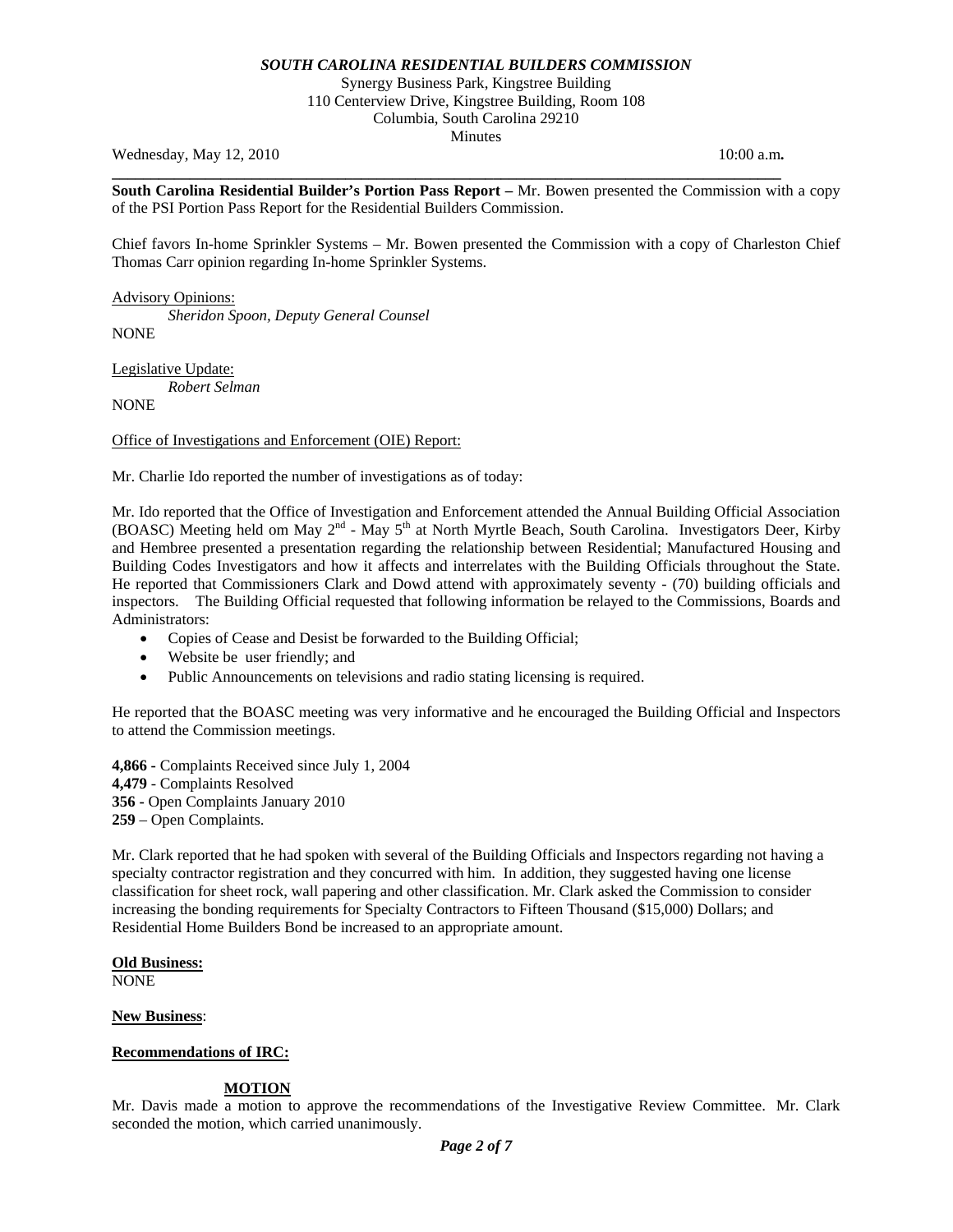Synergy Business Park, Kingstree Building 110 Centerview Drive, Kingstree Building, Room 108 Columbia, South Carolina 29210 Minutes

**\_\_\_\_\_\_\_\_\_\_\_\_\_\_\_\_\_\_\_\_\_\_\_\_\_\_\_\_\_\_\_\_\_\_\_\_\_\_\_\_\_\_\_\_\_\_\_\_\_\_\_\_\_\_\_\_\_\_\_\_\_\_\_\_\_\_\_\_\_\_\_\_\_\_\_\_\_\_\_\_\_\_\_\_\_\_** 

Wednesday, May 12, 2010 **10:00 a.m. 10:00 a.m. 10:00 a.m.** 

#### **Recommendations of IRC Resolution Guidelines:**

## **MOTION**

Mr. Bailey made a motion to approve the recommendations of the Investigative Review Committee Guidelines. Mr. Clark seconded the motion, which carried unanimously.

## **Application Reviews:**

*Ben Bethea* 

The Commission held an Application Hearing regarding Mr. Ben Bethea.

#### **MOTION:**

Mr. Davis made a motion to approve Mr. Bethea's Residential Specialty Contractors Registration Mr. Roberts seconded the motion, which carried unanimously.

*(This proceeding was recorded by a court reporter in order to produce a verbatim transcript if requested in accordance with the law.)* 

*Mr. Philip J. Baker*  Mr. Baker was not present. No action taken.

*(This proceeding was recorded by a court reporter in order to produce a verbatim transcript if requested in accordance with the law.)* 

*Mr. Charles S. Chavis* 

The Commission held an Application Hearing regarding Mr. Charles S. Chavis. Mr. Jake Moore, Jr., represented Mr. Chavis.

#### **MOTION:**

Mr. Clark made a motion to allow Mr. Chavis to sit for the Residential Builders Application. Mr. Davis seconded the motion, which carried unanimously.

*(This proceeding was recorded by a court reporter in order to produce a verbatim transcript if requested in accordance with the law.)* 

*Mr. Coby Kuhn* 

Mr. Kuhn was not present. No action taken

*(This proceeding was recorded by a court reporter in order to produce a verbatim transcript if requested in accordance with the law.)* 

*Mr. Eugene T. Pruitt, Jr.* 

The Commission held an Application Hearing regarding Mr. Eugene T. Pruitt, Jr.

## **MOTION:**

Mr. Clark made a motion to approve Mr. Pruitt's Residential Builders License providing he passes the Business and Law portion of the exam. Mr. Davis seconded the motion, which carried unanimously.

*(This proceeding was recorded by a court reporter in order to produce a verbatim transcript if requested in accordance with the law.)* 

*Mr. Douglas E. Vickery*  The Commission held an Application Hearing regarding Mr. Douglas E. Vickery.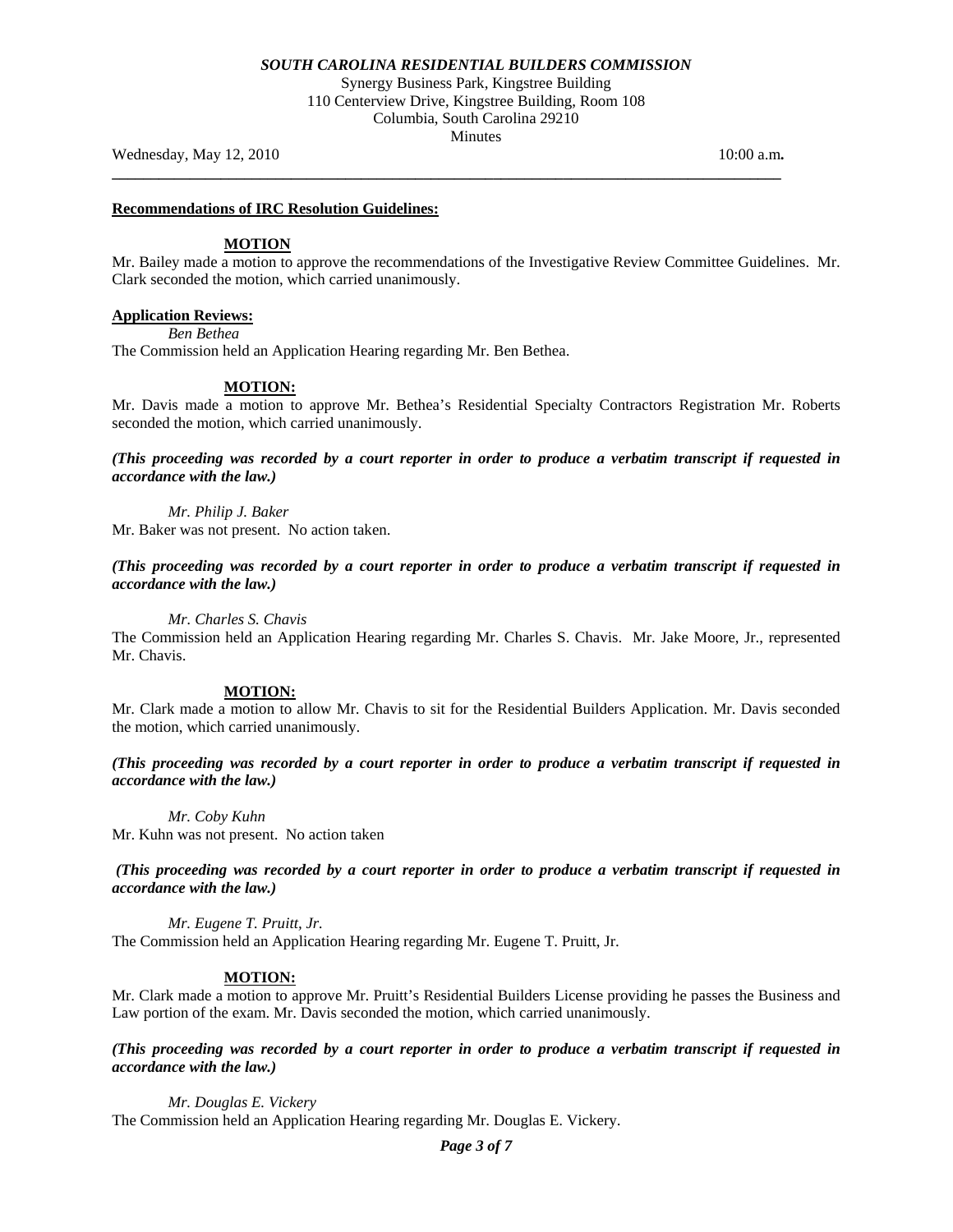Synergy Business Park, Kingstree Building 110 Centerview Drive, Kingstree Building, Room 108 Columbia, South Carolina 29210

Minutes

**\_\_\_\_\_\_\_\_\_\_\_\_\_\_\_\_\_\_\_\_\_\_\_\_\_\_\_\_\_\_\_\_\_\_\_\_\_\_\_\_\_\_\_\_\_\_\_\_\_\_\_\_\_\_\_\_\_\_\_\_\_\_\_\_\_\_\_\_\_\_\_\_\_\_\_\_\_\_\_\_\_\_\_\_\_\_** 

Wednesday, May 12, 2010 **10:00 a.m. 10:00 a.m. 10:00 a.m.** 

## **MOTION:**

Mr. Bailey made a motion to approve Mr. Vickery to sit for the Residential Home Inspector's Examination. Mr. Dillard seconded the motion, which carried unanimously.

## *(This proceeding was recorded by a court reporter in order to produce a verbatim transcript if requested in accordance with the law.)*

*Mr. William Schoen* 

The Commission held an Application Hearing regarding Mr. William Schoen

## **MOTION:**

Mr. Bailey made a motion to deny Mr. Schoen's waiver request but approved him to sit for the Residential Builders Examination. Mr. Clark seconded the motion, which carried unanimously.

*(This proceeding was recorded by a court reporter in order to produce a verbatim transcript if requested in accordance with the law.)* 

*Mr. Larry Proctor*  The Commission held an Application Hearing regarding Mr. Larry Proctor.

## **MOTION:**

Mr. Clark made a motion to approve Mr. Proctor's request to reinstate his Residential Heating and Air Conditioning License. Mr. Davis seconded the motion, which carried unanimously.

## *(This proceeding was recorded by a court reporter in order to produce a verbatim transcript if requested in accordance with the law.)*

*Mr. James Bessinger*  The Commission held an Application Hearing regarding Mr. James Bessinger

## **MOTION:**

Mr. Bailey made a motion to approve Mr. Bessinger request to reinstate his Residential Plumbing License. Mr. Dillard seconded the motion, which carried unanimously.

*(This proceeding was recorded by a court reporter in order to produce a verbatim transcript if requested in accordance with the law.)* 

*Mr. Eric B. Lett* 

The Commission held an Application Hearing regarding Mr. Eric B. Lett.

## **MOTION:**

Mr. Bailey made a motion to approve Mr. Lett's request to reinstate his Residential Electrical license. Mr. Clark seconded the motion, which carried unanimously.

*(This proceeding was recorded by a court reporter in order to produce a verbatim transcript if requested in accordance with the law.)* 

**Reinstatement: Jamie Saxon, Hearing Advisor LeAnn Gray, represented the State** 

 *Mr. Ggregory E. Smith*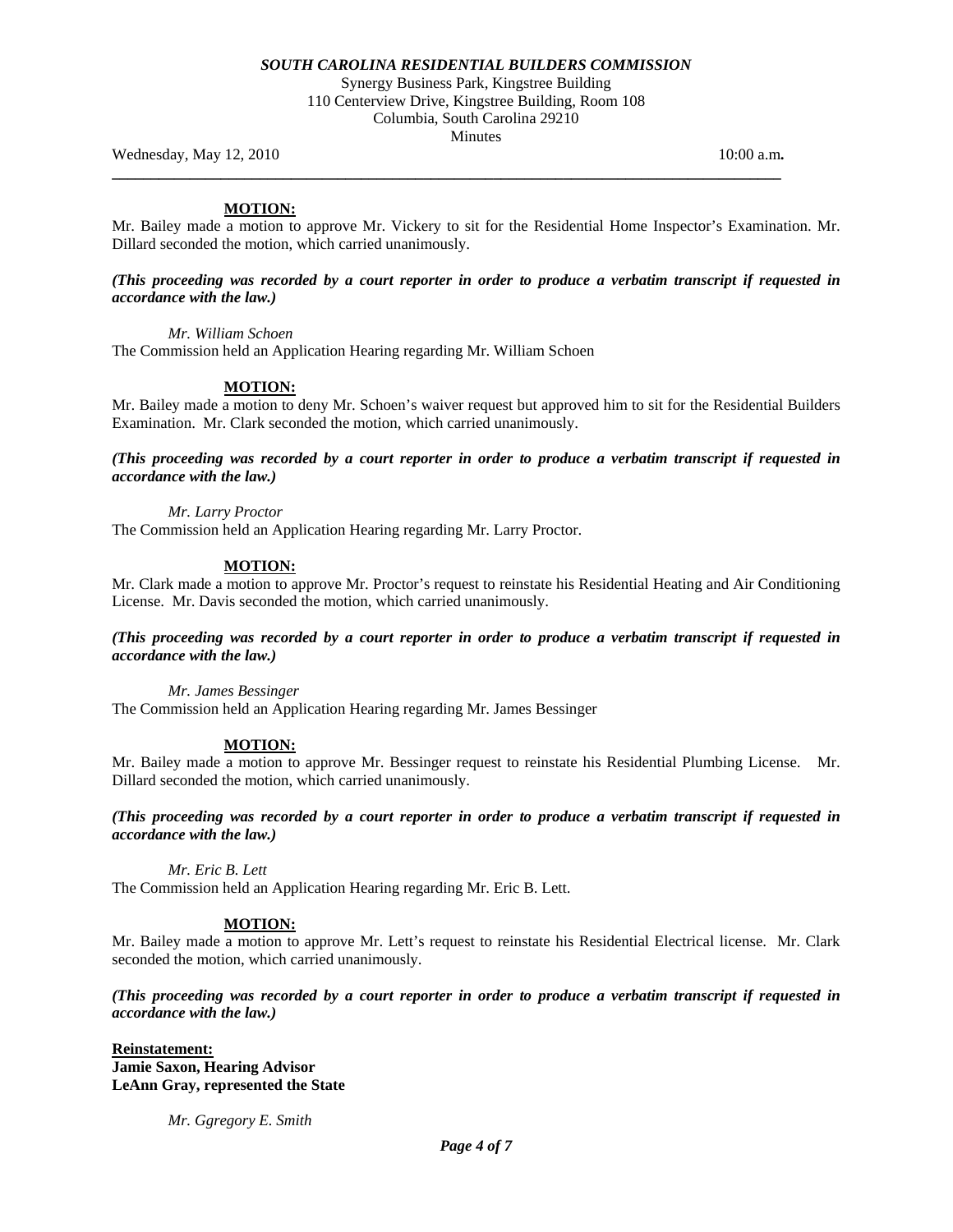Synergy Business Park, Kingstree Building 110 Centerview Drive, Kingstree Building, Room 108 Columbia, South Carolina 29210

Minutes

Wednesday, May 12, 2010 **10:00 a.m. 10:00 a.m. 10:00 a.m.** 

The Commission held a Reinstatement of License Hearing regarding Mr. Gregory E. Smith. Mr. Bailey requested to be recused because Mr. Smith and he are business acquaintances.

**\_\_\_\_\_\_\_\_\_\_\_\_\_\_\_\_\_\_\_\_\_\_\_\_\_\_\_\_\_\_\_\_\_\_\_\_\_\_\_\_\_\_\_\_\_\_\_\_\_\_\_\_\_\_\_\_\_\_\_\_\_\_\_\_\_\_\_\_\_\_\_\_\_\_\_\_\_\_\_\_\_\_\_\_\_\_** 

## **MOTION:**

Mr. Davis made a motion to reinstate Mr. Smith's Residential Builders License pending he provided satisfactorily information stating that arrangements have been made to rectify the outstanding judgments. Mr. Roberts seconded the motion, which carried unanimously.

## *(This proceeding was recorded by a court reporter in order to produce a verbatim transcript if requested in accordance with the law.)*

## **Administrative Hearings:**

 *Mr. Michael Boatwright – Case # 2009-60*  The Commission held an Administrative Hearing regarding Mr. Michael Boatwright

Mr. Dowd requested to be recused because he and Mr. Boatwright are business acquaintances.

## **MOTION:**

Mr. Clark made a motion to revoke Mr. Boatwright's license. Mr. Roberts seconded the motion, which carried unanimously.

## *(This proceeding was recorded by a court reporter in order to produce a verbatim transcript if requested in accordance with the law.)*

*Mr. Brendon S. Abbott – Case #2008-918* 

Mrs. Christa Bell represented the State.

The Commission held an Administrative Hearing regarding Mr. Brendon S. Abbott

## **MOTION:**

Mr. Roberts made a motion to uphold the Hearing Officer's Recommendations. Mr. Dowd seconded the motion, which carried unanimously.

## *(This proceeding was recorded by a court reporter in order to produce a verbatim transcript if requested in accordance with the law.)*

## *Mr. Matteson Wylett Case # 2008-872*

The Commission held an Administrative Hearing regarding Mr. Matteson Wylett. Mrs. Suzanne Hawkins represented the State*.* 

## **MOTION:**

Mr. Davis made a motion to uphold the Hearing Officer's Recommendations. Mr. Clark seconded the motion, which carried unanimously.

## *(This proceeding was recorded by a court reporter in order to produce a verbatim transcript if requested in accordance with the law.)*

## *Mrs. Florence Wilson Case # 2008-878*

The Commission held an Administrative Hearing regarding Mr. Florence Wilson. Mrs. Suzanne Hawkins represented the State.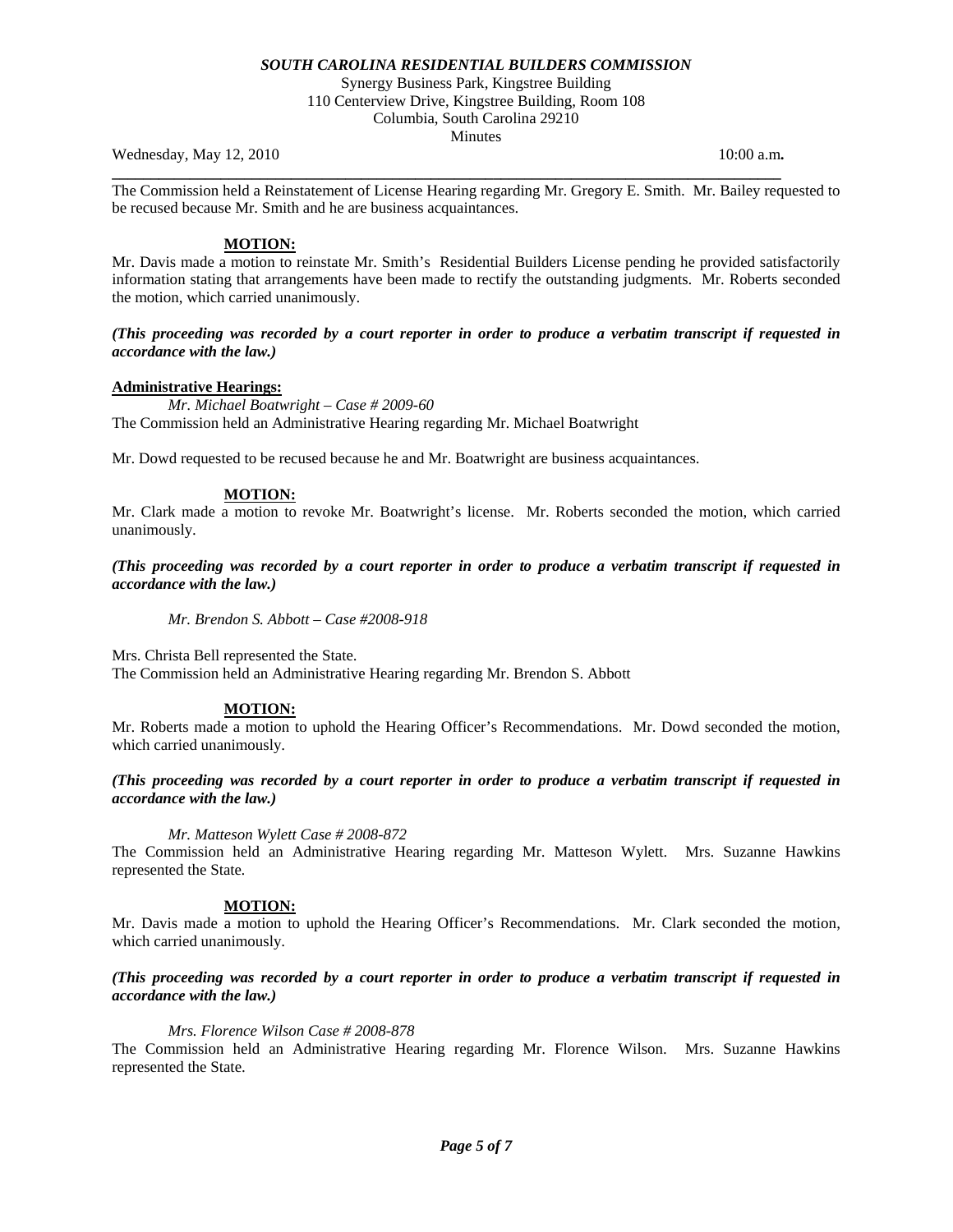Synergy Business Park, Kingstree Building 110 Centerview Drive, Kingstree Building, Room 108 Columbia, South Carolina 29210 Minutes

Wednesday, May 12, 2010 **10:00 a.m. 10:00 a.m. 10:00 a.m.** 

## **MOTION:**

Mr. Bailey made a motion to uphold the Hearing Officer's Recommendations. Mr. Clark seconded the motion, which carried unanimously.

**\_\_\_\_\_\_\_\_\_\_\_\_\_\_\_\_\_\_\_\_\_\_\_\_\_\_\_\_\_\_\_\_\_\_\_\_\_\_\_\_\_\_\_\_\_\_\_\_\_\_\_\_\_\_\_\_\_\_\_\_\_\_\_\_\_\_\_\_\_\_\_\_\_\_\_\_\_\_\_\_\_\_\_\_\_\_** 

#### *(This proceeding was recorded by a court reporter in order to produce a verbatim transcript if requested in accordance with the law.)*

## *Mr. Larry Aldrich Case # 2008-365*

The Commission held an Administrative Hearing regarding Mr. Larry Aldrich. Mrs. Suzanne Hawkins represented the State.

## **MOTION:**

Mr. Clark made a motion to deny Hearing Officer's Recommendations and call upon the bond, which was in placed during the time of the Respondent's work on the project in question. Limited to the amount of the LVL beams and supports (described in paragraphs four (4) and five (5) for Seven Thousand Dollars (\$7,000.00). Mr. Davis seconded the motion, which carried unanimously.

## *(This proceeding was recorded by a court reporter in order to produce a verbatim transcript if requested in accordance with the law.)*

## *Mr. Michael Powell – Case # 2009-65*

The Commission held an Administrative Hearing regarding Mr. Michael Powell. Mrs. Christa Bell represented the State.

## **MOTION:**

Mr. Bailey made a motion to uphold the Hearing Officer's Recommendations. Mr. Clark seconded the motion, which carried unanimously.

## *(This proceeding was recorded by a court reporter in order to produce a verbatim transcript if requested in accordance with the law.)*

## *Mr. Frederick Taylor, III*

The Commission held an Administrative Hearing regarding Mr. Frederick Taylor, III. Mrs. Christa Bell represented the State.

## **MOTION:**

Mr. Bailey made a motion to uphold the Hearing Officer's Recommendations. Mr. Clark seconded the motion, which carried unanimously.

## *(This proceeding was recorded by a court reporter in order to produce a verbatim transcript if requested in accordance with the law.)*

## *Mr. Daron Stalvey*

The Commission held an Administrative Hearing regarding Mr. Daron Stalvey. Mr. Dowd requested to be recused because he and Mr. Stalvey were business acquaintances.

## **MOTION:**

Mr. Clark made a motion to revoke Mr. Stalvey's license. Mr. Roberts seconded the motion, which carried unanimously.

*(This proceeding was recorded by a court reporter in order to produce a verbatim transcript if requested in accordance with the law.)*